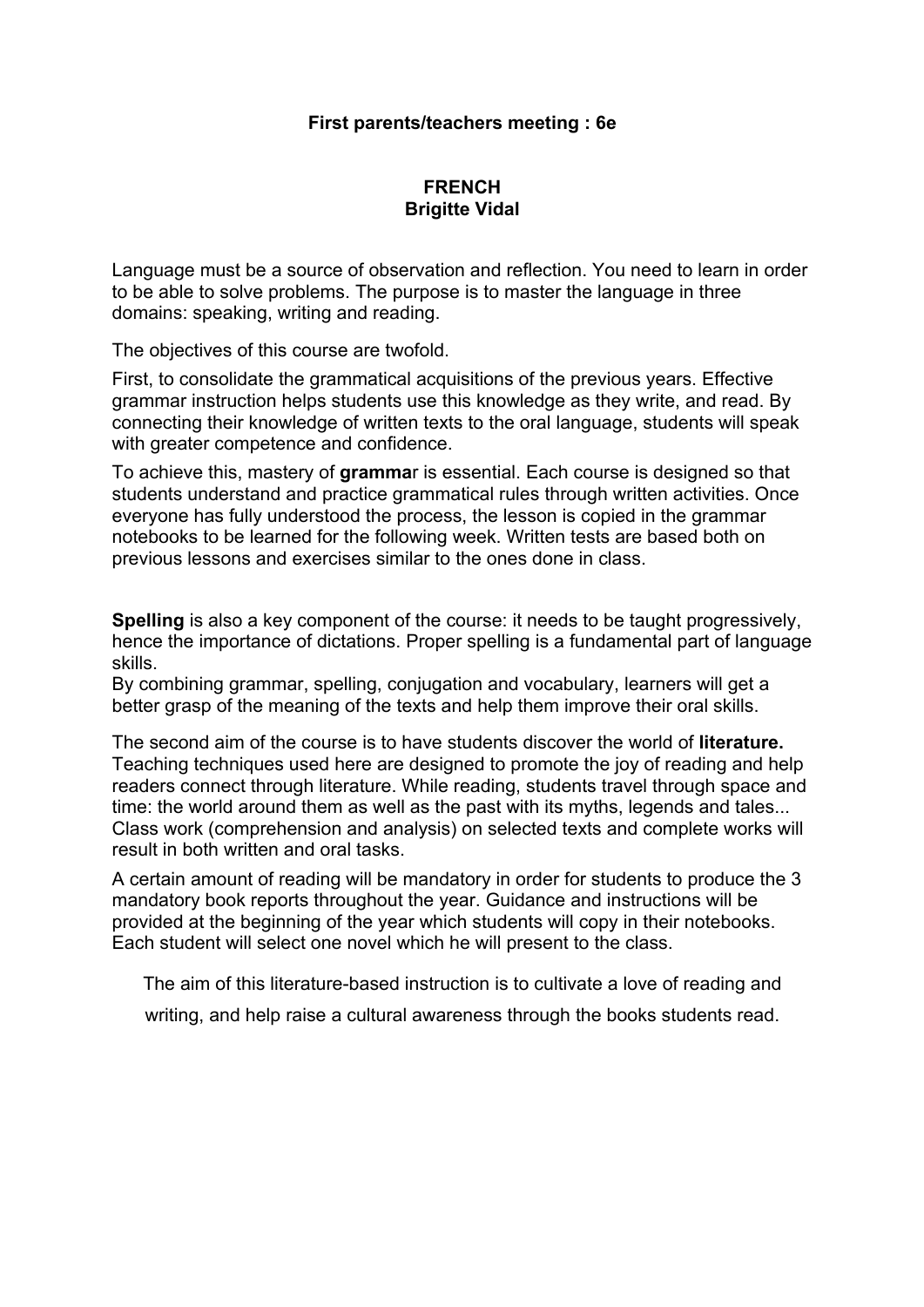## **MATHEMATICS**

# **Daniel Guy**

The 6ème is a continuation of Cycle 3 (CM1/CM2/6ème) in the French Education System. Nothing new will be presented this year, just revision of addition, subtraction, multiplication and division as well as geometry.

In the 20 years of teaching mathematics and mental arithmetic, I have established a work methodology along with a set of rules. The main points are:

## *Work methodology*

The lesson is delivered in a Powerpoint format on the interactive digital board and must be learned for the following class period so that we may proceed without having to go over previous lessons. Rest assured, there will never be 10 pages to learn for the following day.

We then put the lesson in practice through several exercises that we correct in class. It is recommended that students work at home on additional exercises corrected either by their parents or by myself.

#### *Problems encountered*

Students often have difficulties adapting to the 6eme class in terms of lesson learning and homework management. Feel to ask the staff for guidance or help. However most of the students will have prior knowledge of the basic concepts we will work on.

*Minimum Course Requirement for passage in 6eme*

All students must know their time tables.

*Calculators*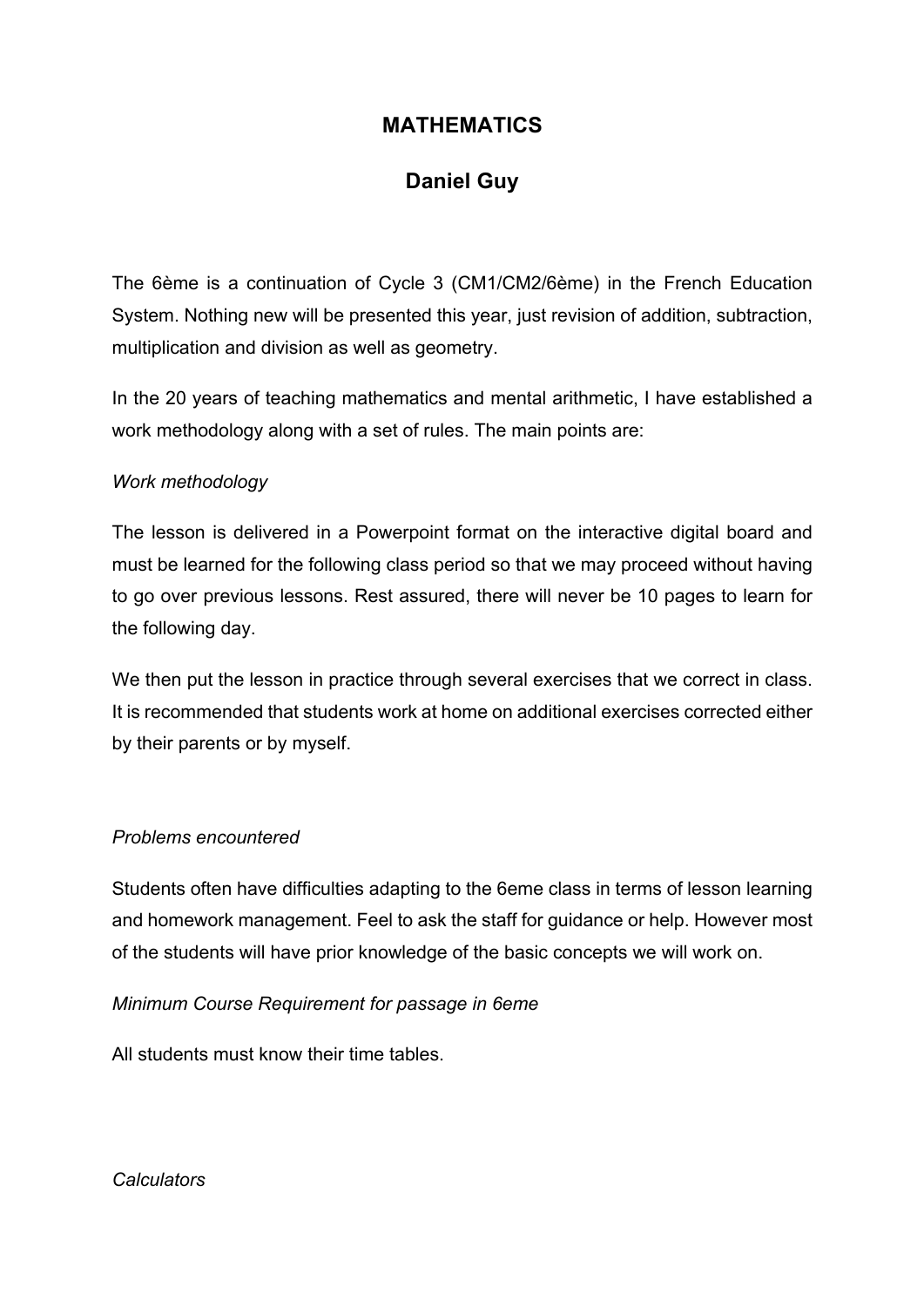All students must have their calculators with them at all times (the model suggested by the school) even if we will rarely use them -the point is for students to know how to count and not punch keys.

## *School Supplies*

Geometry tools are indispensable: ruler, protractor, compass, triangle and of course pencils and eraser. Students without their instruments will not be allowed in class.

## *Summative Assessments*

Students are required to take standardized exams *Devoirs Surveillés*, but there will also be tests in class whether scheduled or not. To make sure no one is left at a disadvantage, exam questions will be based on algebra and geometry. Revisions – based on the two previous units - for the exam are given at least a week prior to the exam and posted on *Pronote*.

## *Syllabus*

The 6eme course is divided in three themes: numbers and calculation, size and measurements, plane and spatial geometry. Students will also be familiarized with the use of computers as a work tool.

#### *Web site*

I have my own website where students can find the different lessons studied in class along with interesting links to other sites.

https://sites.google.com/site/danielepbi34670/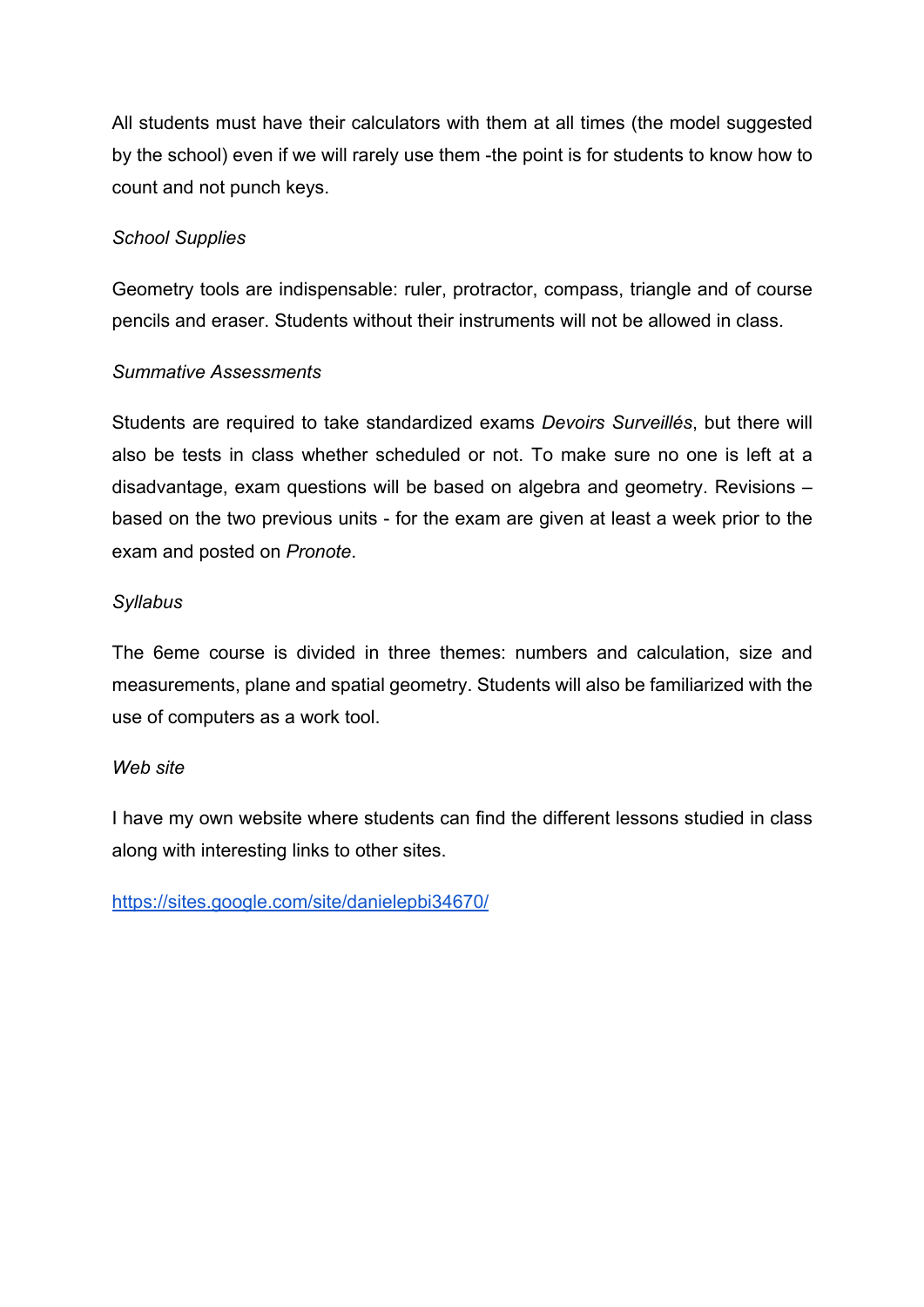# **Physics/Chemistry**

# **Daniel Guy**

Physics was reintroduced into the 6ème program in September 2016 where pupils just have an introduction to the subject. The text books are the same for all the sciences allowing interdisciplinary studies. In the 20 years of teaching physics and chemistry in the school I have established a work methodology along with a set of rules. The main points are:

## What's new?

Teaching physics in 6eme is this year's novelty. Introduction to physics consists in showing students how physics can be applied to their daily lives. The same textbook will be used in both Physics and Biology giving learners scaffolding support in the study of sciences.

## *Work methodology*

The physics lesson is delivered in a Powerpoint format on the interactive digital board and must be learned for the following class period so that we may proceed without having to go over previous lessons. Rest assured, there will never be 10 pages to learn for the following day.

We then put the lesson in practice through several exercises that we correct in class. It is recommended that students work at home on additional exercises corrected either by their parents or by myself.

## *Summative Assessments*

Students are required to take standardized exams *Devoirs Surveillés*, but there will also be tests in class whether scheduled or not.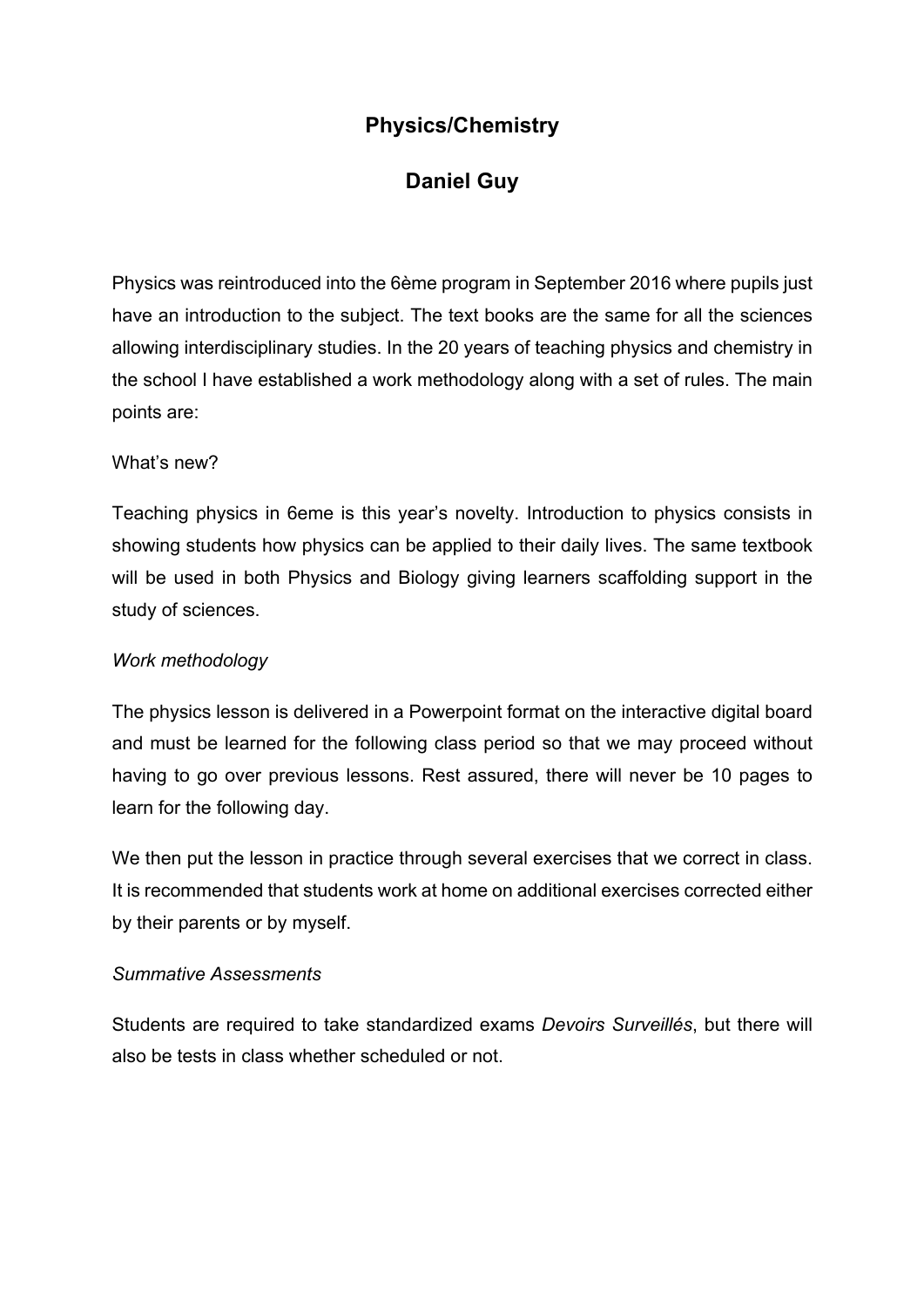## *Syllabus*

The course is divided into four themes: **Matter** Movement Energy **Signs** There will also be a more technological approach to materials, technical objects and computer systems and networks

## *Activities*

Students will be able to do experiments in order to put into practice what they have learned in the classroom.

## *Web site*

I have my own website where students can find the different lessons studied in class along with interesting links to other sites.

https://sites.google.com/site/danielepbi34670/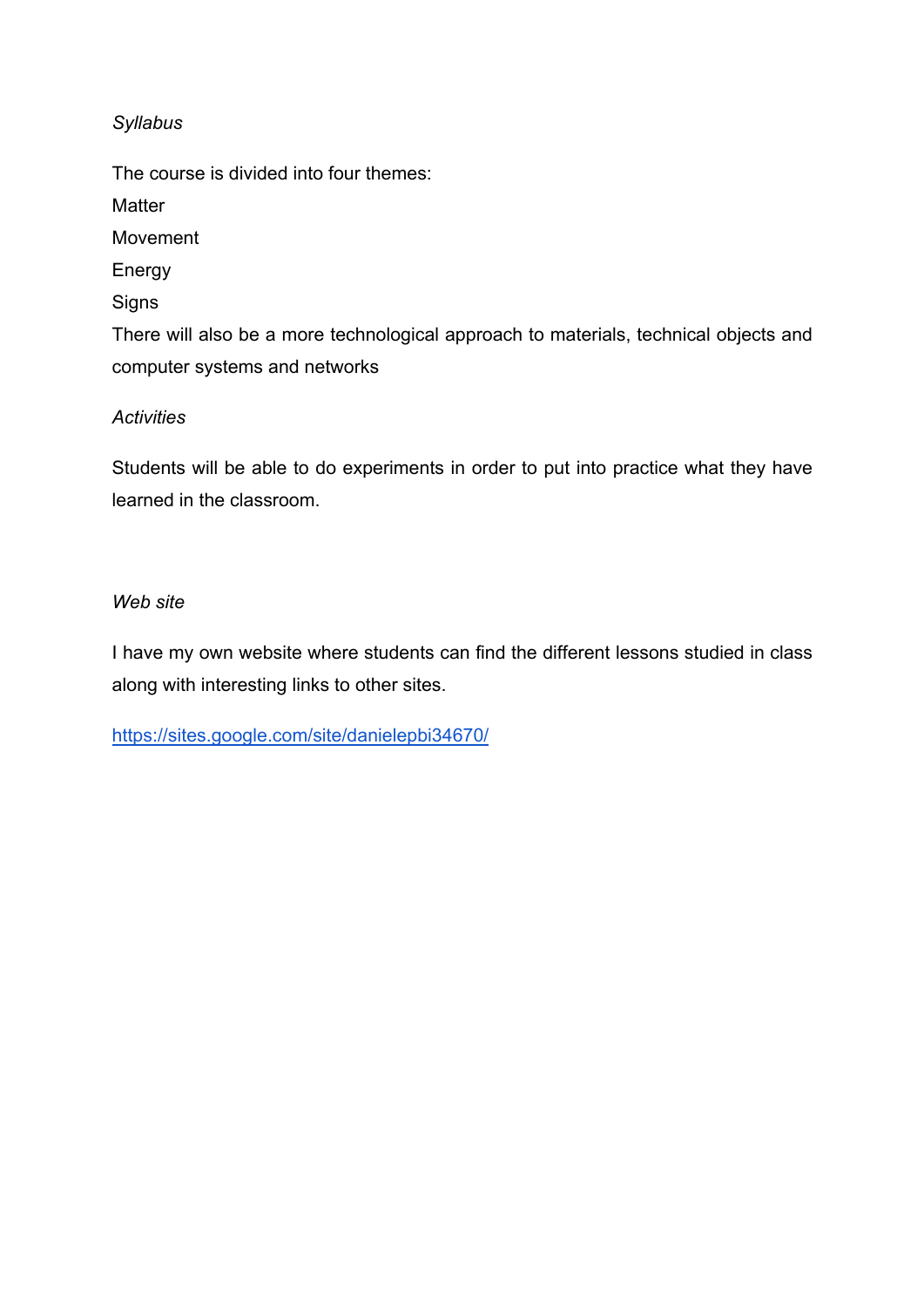# **Technology**

# **Daniel GUY**

A few years ago, we launched technology for all college classes. It seemed appropriate to show students what to do with what they learn in class.

I will teach this subject in a very playful way. There will still be a course giving rise to a quarterly evaluation. But I'm going to focus on the practice.

I have some ideas of work to start: to make a model of the school on a computer and out of wood, manufacture a wind turbine, a Bluetooth speaker or a little computercontrolled robot explorer...

I will also take this moment to perfect the students in the use of computer tools for the initiation to programming.

# **Earth and Life studies in Bilingual English**

# **Nasrin Haddad Barakat**

#### **Introduction**

The 6th grade (classe de sixième) in the French National Education System, is a crucial year for the students after primary school. It gives them the opportunity to determine which academic pathway they need to follow later on. This is the reason why students are expected to work twice as hard during this pivotal academic year. The aim is to enable the students to resolve various types of problems, adapt their working time as necessary and work independently. It is essential to understand that this period of transition for the students is extremely intimidating and they need to work very hard to adapt to its methodology and rhythm.

#### **Objectives and teaching**

This subject shall allow the student to learn and understand the functioning and interdependence of our environment, planet, and body. The main objective is to develop understanding of main concepts and notions using the scientific method which consists of acquiring the knowledge and then applying the ideas to solve problems, sharing and communicating with peers, analysing and evaluating information. Successful acquisition of these concepts and notions shall be continually assessed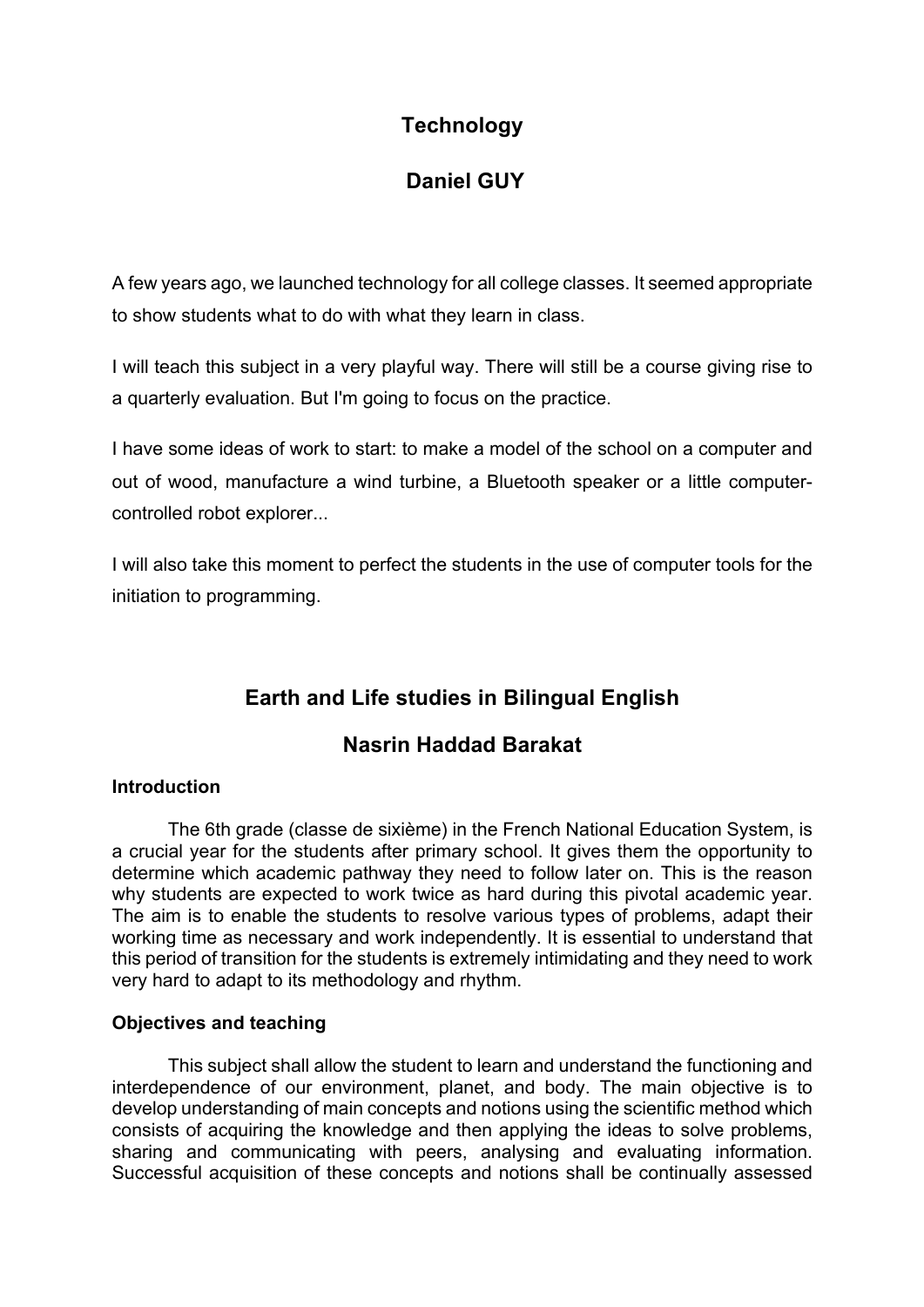throughout the course. All students are expected to participate actively by taking notes, participating in discussions, and duly completing assignments given in class or at home. If any of the above has failed to be presented on time and as requested, this shall adversely affect the student's grade. It may be requested that the student bring their personal computers to class for research work and to access work in the virtual classroom platform (Google Classroom). SVT is an active subject that comes further to life via experimentation and lab work.

## **Topics**

This course is revolving mainly around our environment and interactions with it.

- What is life made of?
- Why does life exist on our planet? (Solar System, Earth's Landscape)
- What are the relationships established between living things, what they are made of, and their habitat?
- What is the role of a human being and what are the effects of his actions?
- How to put order, classify and create links between different living organisms?

#### **Assessment and Student engagement**

Four types of assessment will be used to evaluate the skills, and knowledge acquired by each student:

- Regular written tests
- Trimestrial Exams
- Formative written assessments
- Lab Reports

# **Teaching Sciences (SVT)**

## **Stéphanie Badaroux**

\* The Sciences' chapters are divided into several investigations at the same time (Biology/Physics and Chemistry).

They are interdisciplinary (Physics & Chemistry / Biology) and provide a logical and coherent progression in Sciences.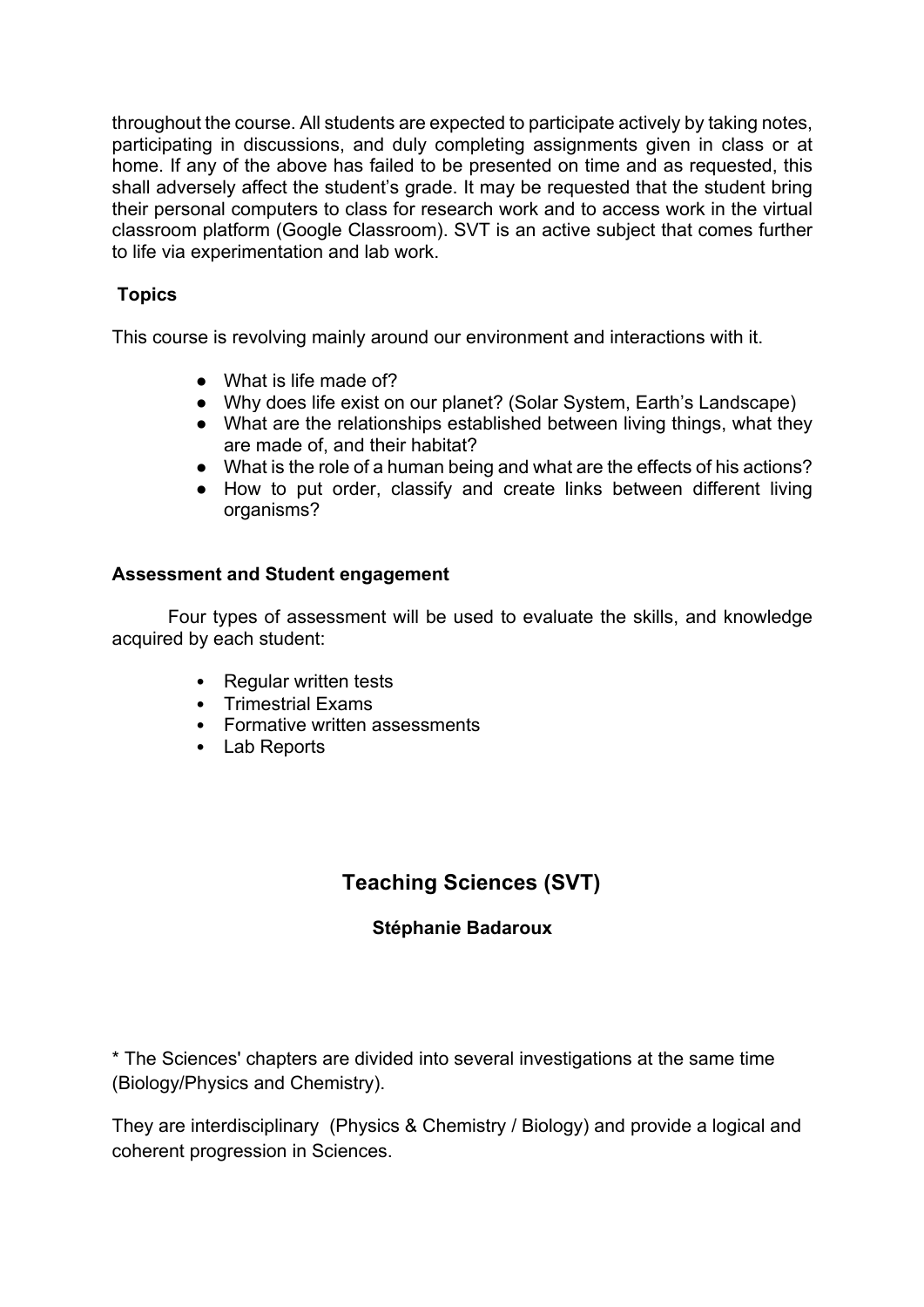There are five investigations:

1-the living things (discovery of an ecosystem, diversity and development of living beings, history of life and evolution)

2-matter (food and organic matter)

3-energy (nutrient and energy requirements)

4-the planet (the solar system and the Earth, the Earth's landscapes)

5-human needs (exploitation of natural resources and human impact on the environment)

\* My objective for the 6ème class :

The acquisition of a scientific attitude and a good working method.

One approach :

-By using different tools (experiments, videos, reports of experiments,...), the different problems of the chapter will be formulated together in class

-the different hypotheses will be developed (induced or deduced by logical reasoning)

-the rest of the lesson will allow us to validate (or not) these hypotheses by guided exercises and thanks to different teaching aids (experiments, maps, research,...)

-The lesson summary is collected in a few lines in the notebook (lesson side).

In addition we will use "Google Classroom" as a teaching interface.

\* Assessments:

The lesson must be learned but above all understood well in order to be able to pass the assessment exercises and the final exams which close the chapter.

\* Sciences (SVT) is a living subject and thanks to the practical work (TP) we will carry out experiments, presentations, methodology and research work allowing the students to understand this discipline in the most concrete way.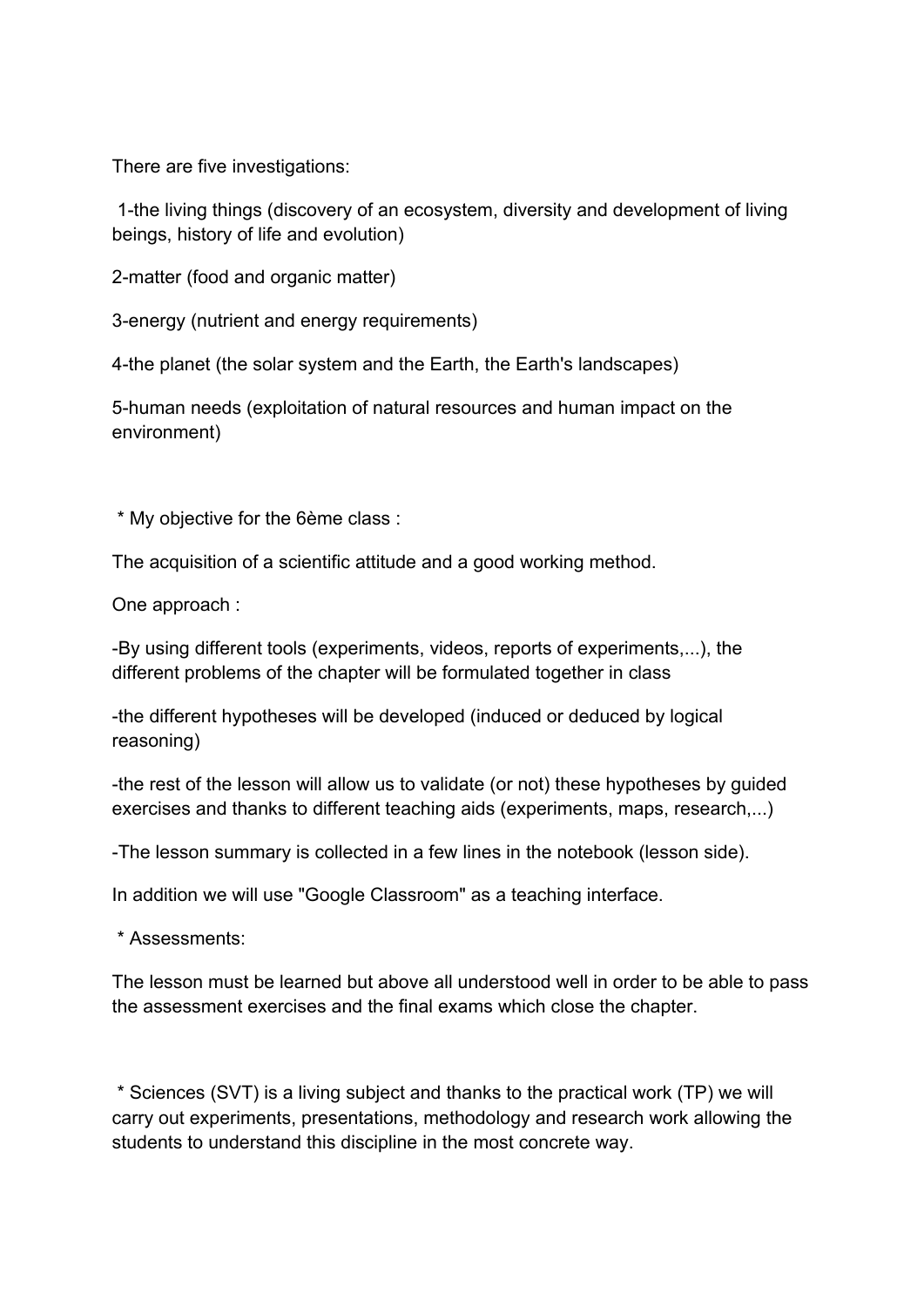# **BILINGUAL ENGLISH**

## **Helen THIRTLE-LEOTARD, Head of the Languages Department**

I am pleased to announce that I will be the English teacher for this academic year 2021-2022 with the 6ème Bilingual students. I am the Head of the Languages Department and have over 27 years of language teaching, examining and management experience. I will have 3 hours a week in general English and we will be building on the basics and foundations of English language previously taught in the bilingual CM2 class at EPBI.

The programme will address all key skill sets of English including reading, writing, speaking and listening at a Pre-intermediate (A2/B1 level). We will be using English File Pre-Intermediate student book and workbook as the main resources for these lessons which involve interactive teaching and learning through the "I-Tools" module. Each lesson will be planned around these skills using a range of different activities to support growth. Pupils will learn grammar (Grammar Bank), vocabulary (Vocabulary Bank), key expressions, formal/polite language, more informal language, talk about their everyday life and routines, talk about a situation, describe and explain it. Any extra grammar support material will be given when necessary to the 6ème Bilingual students to boost their level.

Material covered in class in the student book will also be reinforced at home with weekly homework in the workbook. It is important that all homework is completed and handed in promptly. Not only because this work will go towards student grades but more importantly because it is a time of consolidation where students have the opportunity to confirm and retain lessons learnt during class time. In order to make regular checks of lesson assimilation, there will be short spelling tests on new vocabulary and grammar tests done in class each week. Homework will be graded too with a coefficient of 0.5. This will give regular weekly grades and will help boost the student's average.

Every term there will be approximately 3 continuous tests (or Devoirs Surveillés) to check that lessons have been learnt and understood correctly. This feedback will be used to assist me in lesson planning and identifying students who require further support. The tests will be about the grammar and vocabulary areas covered recently in class and pupils will be carefully prepared for each test. Revision notes and explanations for the test will be given to pupils about one week before the assessment.

Here at EPBI, every teacher uses Google Suite for Education and has a "**Classroom**" for every subject. Within the 6ème Bilingual English 2021/2022 classroom you will find: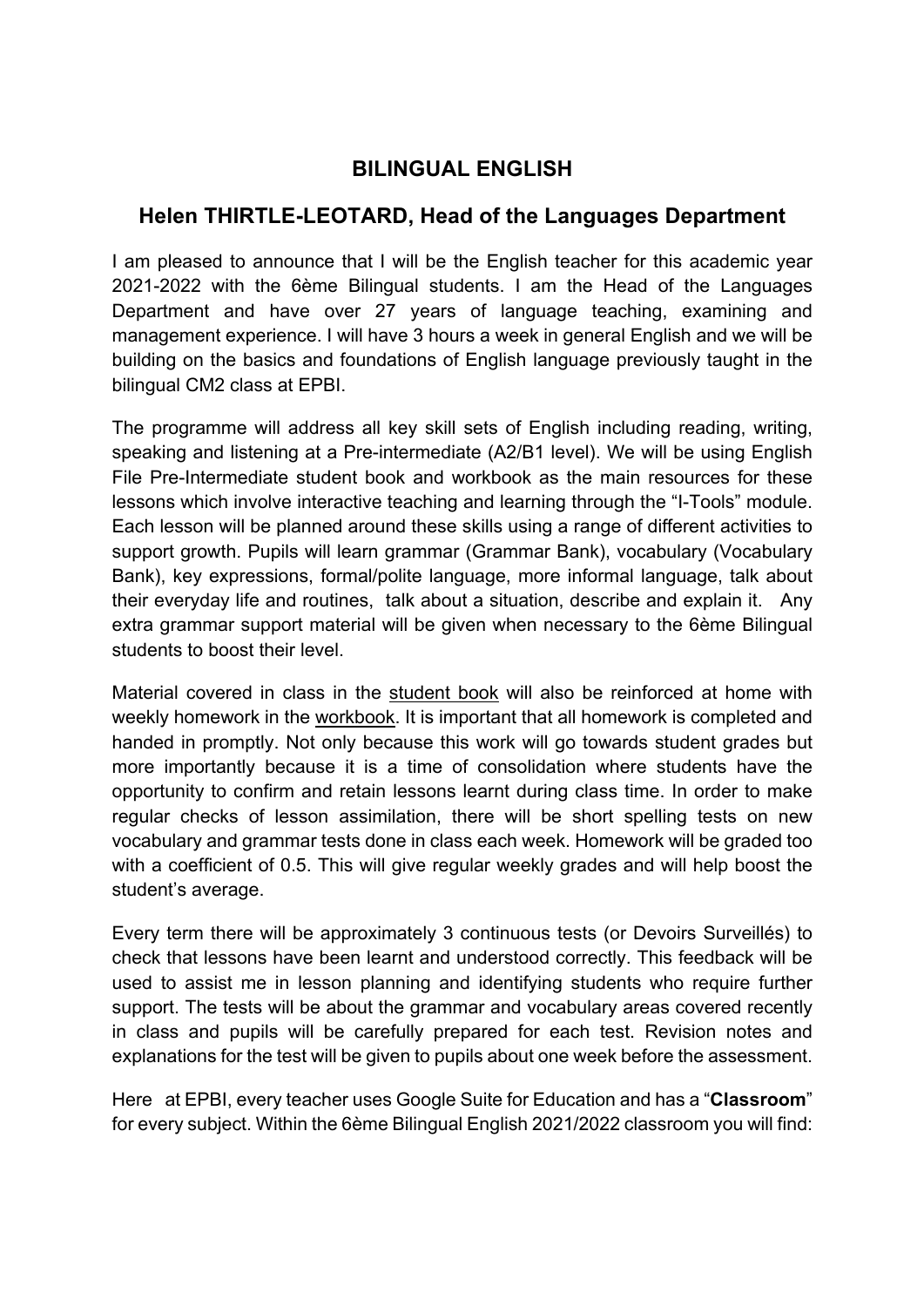- **Lesson Documents File** with lesson summaries and extra resources (Internet weblinks, audio etc.) that we have done during lesson time

- **Homework File** with homework correction
- **DS File** with the DS assessment tests and corrections.

This will be clearly explained to students at the beginning of the new school year.

So I welcome your children to the English lessons in 6ème Bilingual class with me. I hope it will be a productive academic year for them and for their English.

## **SPANISH Sabrina Palamara**

The 6eme language learning *aims revolve around the acquisition of basic, simple everyday-use vocabulary and expressions. This includes c*ommunicative practices such as answering or asking a question, writing a short text or knowing how to fill out a form.

In order to achieve this, we will use a textbook with lessons and suggested activities. Students will be assessed in three different ways:

- Class tests to gauge students' progress after a unit and assess the knowledge base.
- Standardized Exams (*Devoirs Surveillés*)
- Written and oral assignments

In compliance with European standards, at the end of the year the 6eme should reach the A1+/A2 level.

As the 6emes' Principal teacher my role is to create a climate of trust confidence in order to be able to break communication barriers. This will help make it easier to deal with daily issues or frustrations. I can be made available to all those parents wishing to discuss their child's welfare in an effort to make this school year as pleasant and smooth as possible for all.

# **German**

# **Carla Minchella**

The aim of the course is to gain a rapid understanding of the grammatical and vocabulary basics in order to be able to attain the A1 level at the end of the year.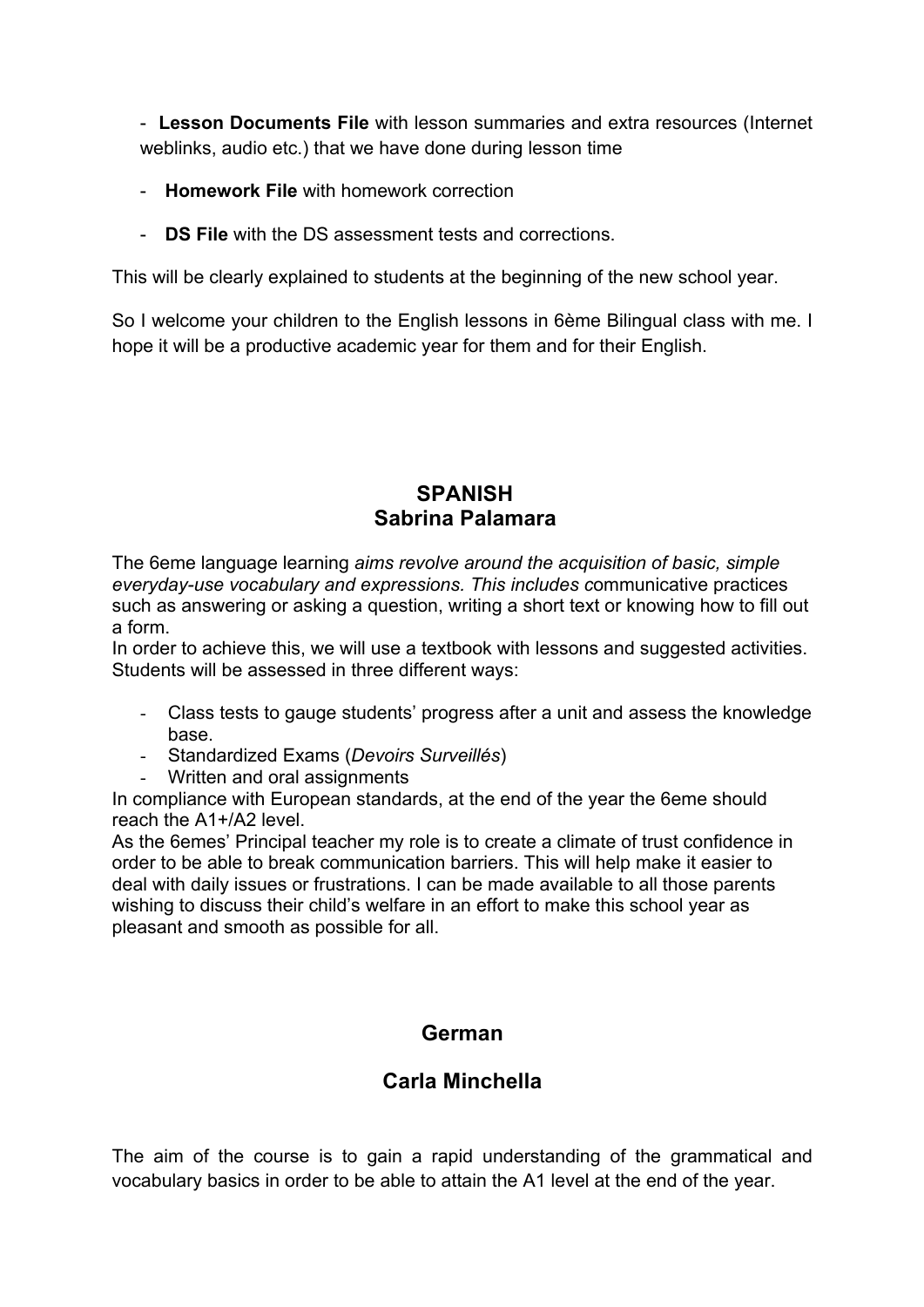The five skills which we will develop include:

Listening and understanding

Reading and understanding

Being able to engage in a continuous conversation

**Writing** 

Reacting and communicating

Students who take German as a third language (LV3) have 2 hours of classes per week. There will be a summative assessment (coef 2) once a month during class time. Feel free to contact me should you need any further information.

# **EUROPEAN ENGLISH Léna Gelinet**

The European English course is based on cultural aspects allowing students to discover the extent of the English-speaking world. Many themes will be covered: the world of Harry Potter, superheroes, legends, the city of London, etc.

The emphasis will be on oral expression, as the class is small (less than 10 students) it will be possible for everyone to progress and participate. Students will be expected to make several oral presentations during the year.

*The Motivate! 2* textbook and workbook will be used to work on the grammar concepts to be acquired during the year. Lesson checks, in addition to the DS, will be used to assess students and monitor their progress.

The assessment of the course will be based on oral presentations, lesson checks and DS. Students will also be awarded an oral participation mark and a notebook presentation mark per term.

# **History-Geography-Civic Education 6° EURO Mr. SCHNEIDER**

The History-Geography/Civic Education courses are a continuum of the CM1/CM2 curricula while furthering and enriching previous acquisitions.

The objectives of the syllabus are to consolidate and develop the common base made up of knowledge, competence and culture. The 5 main fields of study are: languages,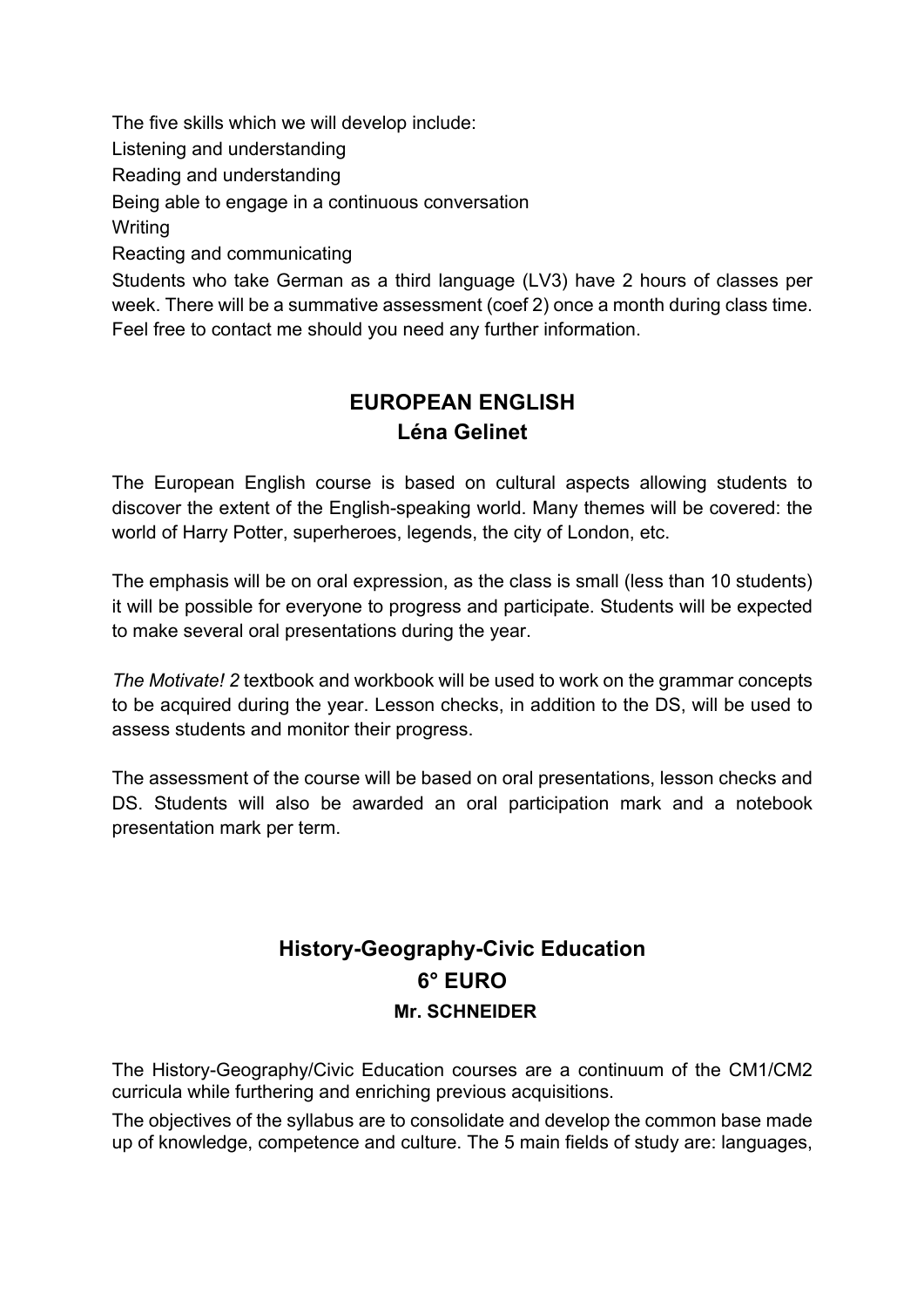learning methods and tools, teaching of the citizens of tomorrow, representations and recognition of the world and human activities.

Scaffolding teaching techniques include learning to:

- Acknowledge a sense of time and space, e.g. model-building either in a time (historical) or a spatial (geographical) sense.
- Reason with arguments using document-based support
- Use of various languages in history and geography by cooperating in group work.

## Syllabus

Each lesson will begin with the analysis of documents. Students will be given a specific theme-based task to work with. This will be followed by more complex work requiring further reasoning skills.

At the end of each history class students will study a special section on "The History of Arts" and in geography a theme entitled "On the World's Scale."

At the end of this process we will begin the lesson.

There will be a revision and practice time in class to monitor the students' acquisitions. Individual support will help take stock of ongoing acquisitions. Students engage in an activity labeled "What I know".

All of the above will be summarized in the lesson part of the notebook.

Students are encouraged to engage in class debates and discussions. The emphasis on conversation and exchanges improve students' critical listening skills, reflective capacity, and ability to incorporate other viewpoints into their own opinions.

In order to voice an opinion, the speaker will need to prepare, organize and deliver his talk in a coherent manner.

Some of the themes we will discuss are *Sensitivity* (in one's self and to others); Judgment (ability to think alone and with others); *Law and Rules* (knowing to live with others) and *Commitmen*t (collective and individual actions).

While we will cover certain parts of the textbook, a wide range of other themes will be open for discussion throughout the year and submitted to the students.

#### **Have a good school year Mr. Schneider**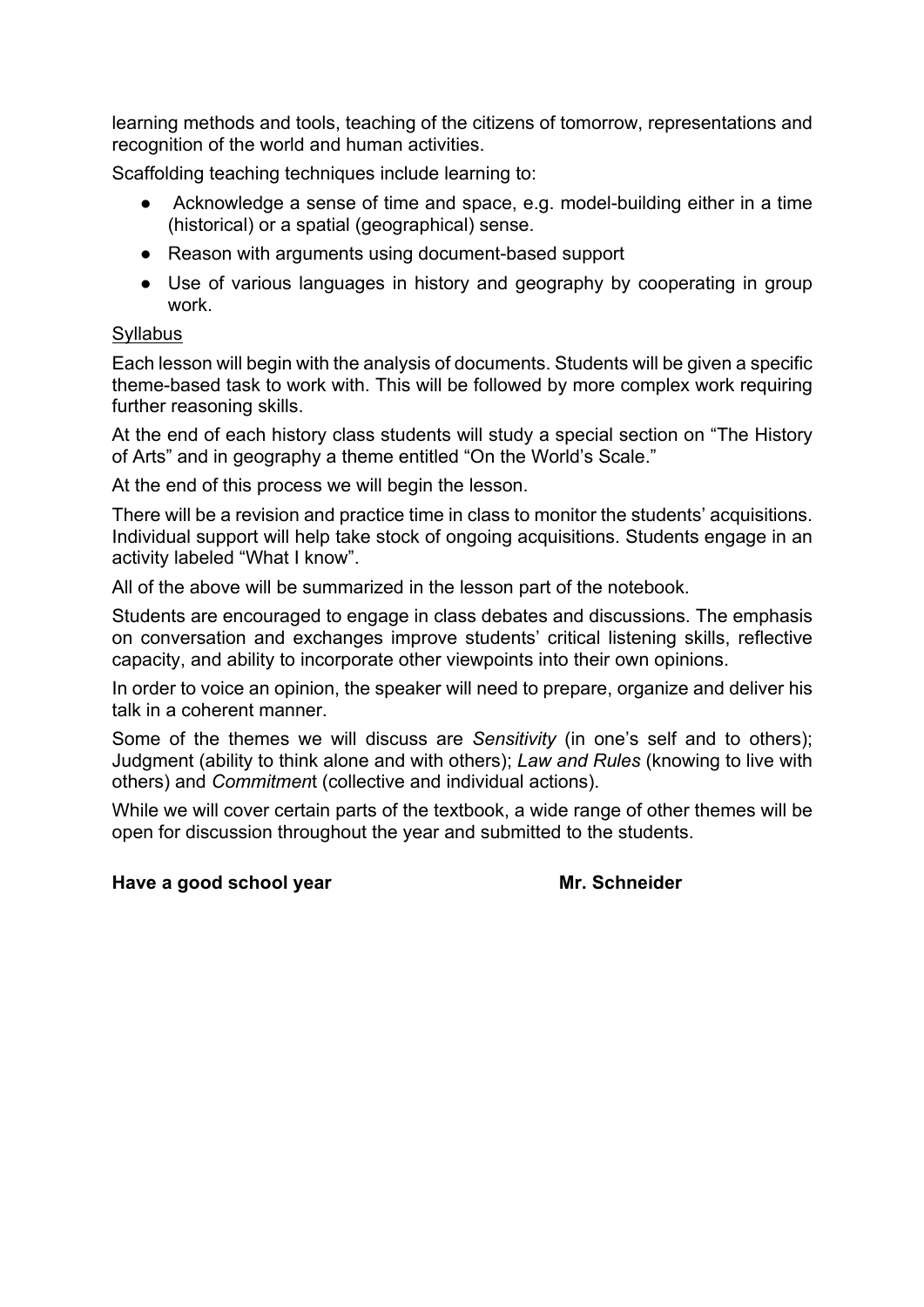# **Bilingual History-Geography**

## **Léna Gelinet**

The History-Geography course in 6ème is structured around three themes. For each theme, several chapters of history and geography will be studied in order to cover numerous historical and geographical landmarks.

Themes and *landmarks covered*:

• Theme 1: Humanity on Earth, yesterday and today.

*The continents and oceans, the main climatic zones, the largest cities in the world, the main centres of human settlement and deserts, homo sapiens, the first civilisations, the Fertile Crescent and its rivers.*

● Theme 2: The Mediterranean, cradle of the great European civilisations.

*The great maritime façades in the world, Homer, the foundation of Rome, the Battle of Alesia and the end of the conquest of Gaul.*

● Theme 3: Ensuring unity in diversity.

*Major landforms, major dense forests, hot and cold deserts, major islands and archipelagos, Pericles, Roman Peace, early Christianity, Christianity in the Roman Empire, the Silk Road.*

Throughout the year, the skills acquired in CM1 and CM2 will be consolidated and developed:

- To locate and situate in time and space.
- Understand and analyse a document.
- Expressing oneself in writing.
- Expressing oneself orally.
- Cooperating and sharing.

Three EMC (Moral and Civic Education) workshops will enable pupils to tackle the themes of respect for others (racism, anti-Semitism, sexism, xenophobia), responsible use of the Internet and citizenship.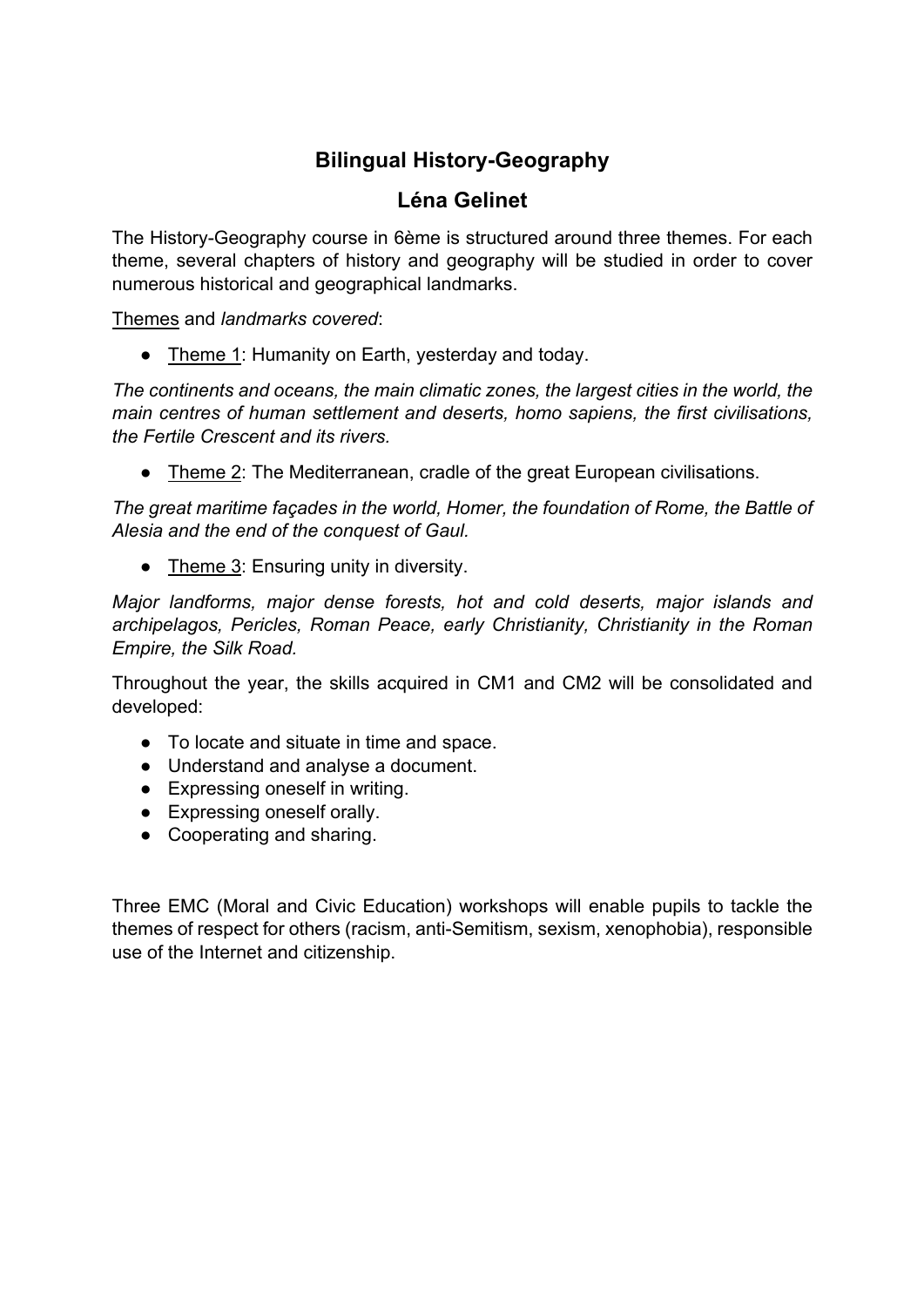# **Personalised Accompaniment**

## **Mr. Schneider**

This is when I will help pupils **to analyse** their **skills** and **needs** in each subject in both the secondary school and the sixth form.

The class will be **1 hour every week** helping to guide pupils to fulfil their educational needs.

By **observing** and **analysing** what the pupils have already accomplished in different subject areas, I can then begin to personally help each one of them through **various group activities** (practical) and **discussions** (theory).

These weekly sessions will help develop **intellectual independence** and **personal fulfilment** to enforce **new learning methods** and general knowledge.

It takes place through 4 stages:

- **Diagnosis**: through a needs analysis.
- **Solutions**: these vary according to each student.
- **Assessment**: to check the benefits of this learning
- **Continuation:** to reinforce learning acquisition and use of knowledge.

#### **Educational Activities**

Beyond interdisciplinarity, it is also the desire to promote exchanges between classes that the personalized support course wants to work.

Every year, the Personalized Support section organizes an annual project that brings together all the classes of the college or high school and is presented at the school party.

This project is part of and develops around one or more previously selected themes. Each year sees the different creations of the students.

Each of these projects involves multidisciplinary research and stimulates students' creative and artistic skills.

#### Welcome and have a good school year in AP. Mr. Schneider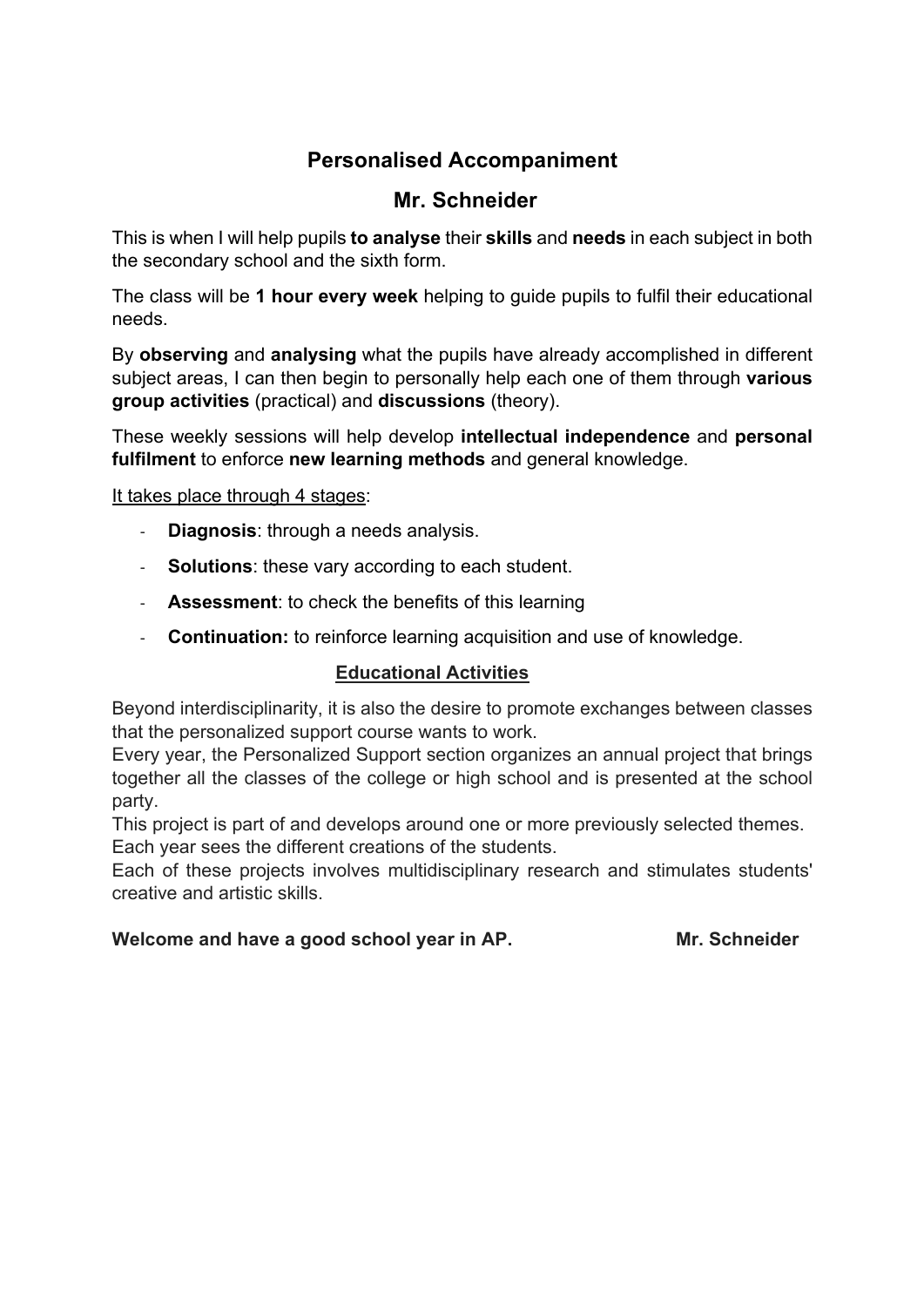# **PHYSICAL EDUCATION**

## **Baptiste DUHAU MARMON**

Physical education prepares children to be physically and mentally active. It not only improves their health and self-esteem, but also builds strong interpersonal skills, and actually helps improve a child's academic performance.

During the school year, students will have 2 hours of PE (1 hour of P.E. and 1 hour of either quidditch or golf). During the classes, students are required to have their gym outfits (including shoes) as well as a hat and a bottle of water.

Each student will be graded with a coefficient of 3 according to various criteria (technique, movement, performance…) on the activity they are currently practicing. An additional grade (coef 1) will be given for participation.

This year a supervised paper (DS) will take place every term to check their theoretical knowledge on the activity we have worked on (rules, expected behaviour…)

If your child is exempt from PE, you must submit a medical certificate either to the admissions office or contact me directly if a medical visit was not conducted.

During the course of the year we will be practising the following activities:

Trimester 1:Athletics and Quidditch or Golf

Trimester 2: Gymnastics and Quidditch or Golf

Trimester 3: Table tennis and Quidditch or Golf